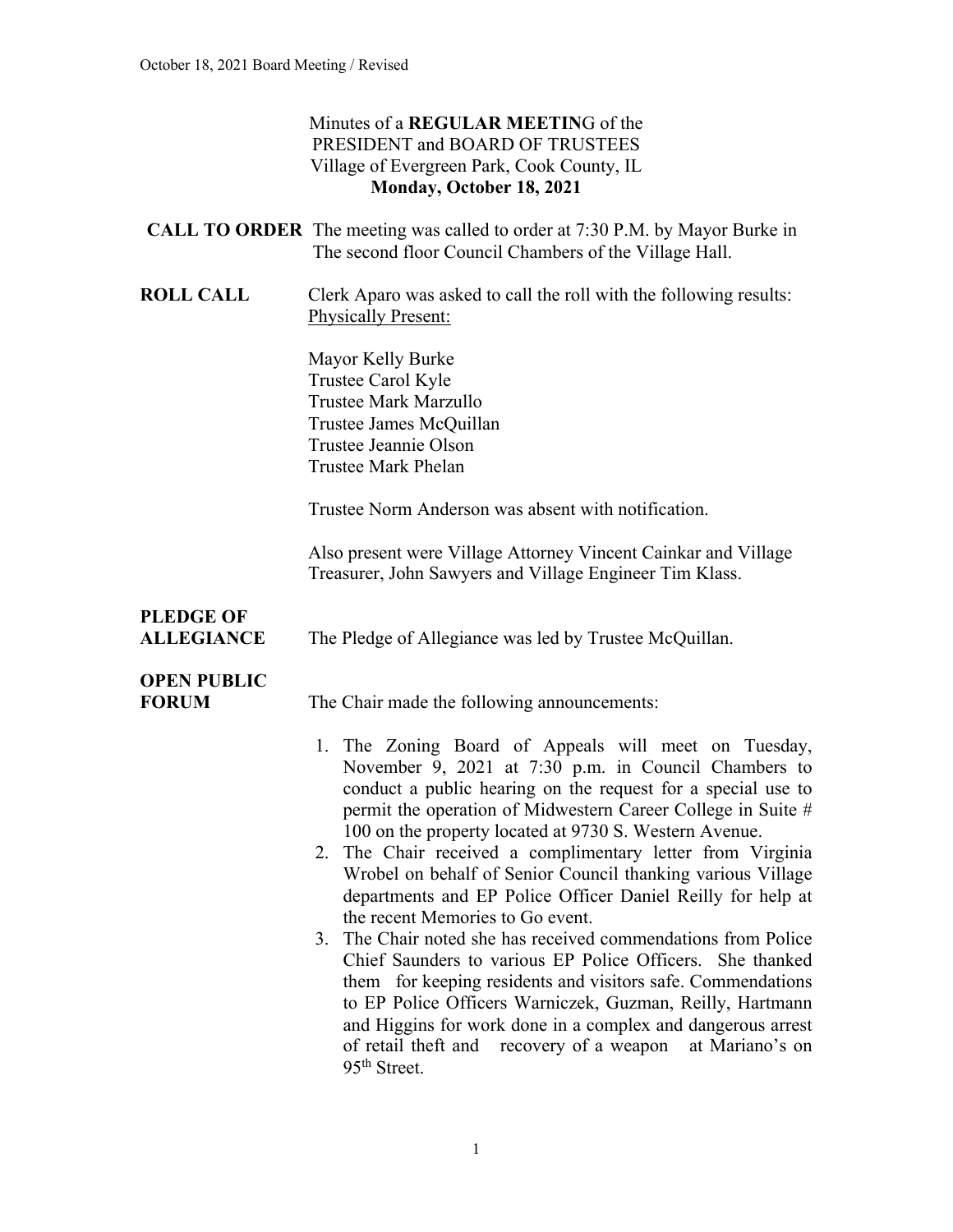- 4. Commendations to EPPD Officer Artur Warniczek and Oak Lawn Police Officer Robert Carrol for their life saving efforts of removing a driver from a fiery vehicle crash.
- 5. Commendations to EP Police Officers Vos, Truell, Lehnhardt, Quetee, Det. Murphy, Lt. Zimmer and Lt. Stiers for quick action in apprehending a possible child predator.
- 6. Commendations to EP Police Sgt. Bielanski, Det. Arroyo, Officer Higgins, Officer Quetee, Officer Koch and Officer Bavone for work leading to the arrest of a suspect charged with aggravated assault and unlawful use of a weapon.
- 7. Commendations to EP Officer Sarno and EP Officer Warniczek on arrest /felony charges and removing a weapon off the streets.
- 8. On October 26, 2021 the Evergreen Park High School will host a trick and treat event from  $4 - 5:30$  p.m. along the east drive newly named after former Mayor, James Sexton Drive.
- 9. This Friday, October 29, 2021 the annual Halloween Parade is at the 50-Acre Park from 6:00 pm to 7:30 p.m. Hayrides and activities are planned.
- 10. FantaSciFest is Saturday, October 30<sup>th</sup> at the EP Senior Center from 11 am to 4 p.m. Information Officer Glenn Pniewski and Youth Department's Pyeisha Allen have been working hard to make this a great event.
- 11. The Annual Pumpkin Smash is Saturday November 6, from 10 a.m.–11:30 a.m. at the Community Center.
- 12. The last Farmer's Market for the 2021 season is Thursday, October 28, 2021. Walgreens is giving flu shots.

# **OPEN PUBLIC**

**AUDIENCE** Mr. Bob Israel, 8700 Block of Washtenaw questioned why the new Chili's construction is not using black contractors. He has contacted them and they are not responding. He stated he is getting the run around.

> Mr. Reid Nuttal, 2700 Block of 97<sup>th</sup> Street and owner of Cool Clouds, is supportive of Ordinance No. 18-2021 which is being considered tonight; especially limiting the number of specialty vape stores. He noted issues with sales to minors by other vape shops. The Chair stated an anonymous complaint was given to the EP Police Department for a vape shop selling to minors. His business address was erroneously given but it was another vape shop, not Reid's Cool Clouds. The Chair asked Reid to speak to her after the meeting regarding issues with the other stores selling to minors.

> Mrs. Michelle Moncado, 9600 Block of Maplewood thanked the Board for the recent stop signs but expressed concern for children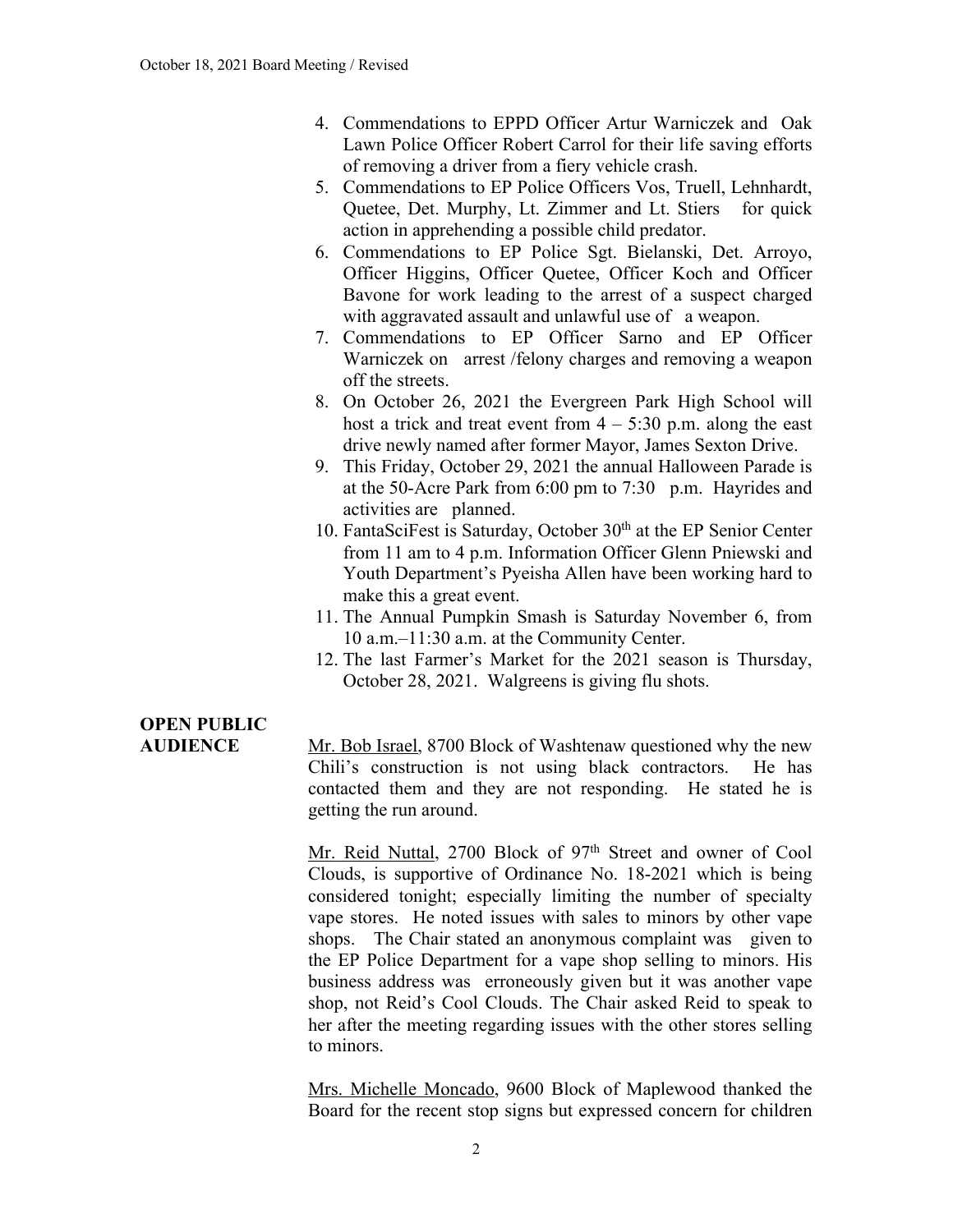on her block as speeding cars/ traffic issues continue. She requested a mini turn around. The Chair responded the Evergreen Park Traffic Safety Commission has been expanded and will begin meeting on a regular basis in November. She suggested Mrs. Moncada and others attend Traffic Safety meetings as the Board can investigate and formulate suggestions based on the specific issues presented.

#### **AGENDA** Motion by Trustee Kyle second by Trustee Phelan to waive the reading and approve the minutes of the October 4, 2021 Regular Meeting of the President and Board of Trustees and approved as presented was passed by unanimous voice vote and so ordered by the Chair.

**RESOLUTION NO. 24-2021**

**REGULAR** 

Motion by Trustee Phelan second by Trustee McQuillan to approve request from the chair to approve **Resolution No. 24-2021** with expenditures of the General Corporate Fund of \$ 488,536.05 and Water Management Fund, \$ 72,465.08 and 95th Street TIF Fund, \$ \$20,127.80 and Street Bond Fund, \$21,040.00 and the Self Insurance Fund, \$ 8,203.13 for a total of \$ 610,372.06. Upon roll call, voting YES: Trustees Kyle, Marzullo, McQuillan, Olson, and Phelan voting NO: NONE. The motion was passed and so ordered by the Chair.

**RESOLUTION**

**NO. 25-2021** Motion by Trustee Marzullo second by Trustee Kyle to approve the request from the Chair to approve **Resolution NO. 25-2021** and finalize fiscal year 2021. The amounts will be reported at the next Board meeting of November 1, 2021. Trustee Marzullo thanked all the Department heads for their diligence with the Village budgets. Upon roll call, voting YES Trustees Marzullo, McQuillan, Olson, Phelan and Kyle; voting NO: NONE. The motion was passed and so ordered by the Chair.

## **TREASURER'S**

**REPORT** Motion by Trustee Phelan second by Trustee Kyle to approve the Treasurer's report for **September 2021** in the General Fund \$ 7,430,267.67 and in the Sewer and Water Fund in the amount of \$ 5,515,276.98. The motion was passed by unanimous voice vote and so ordered by the Chair.

#### **BUSINESS CERTIFICATES MIDWESTERN CAREER COLLEGE**

Motion by Trustee Marzullo second by Trustee McQuillan to approve the business license application for **MIDWESTERN CAREER COLLEGE** to conduct higher education /allied health training located at 9730 S. Western Avenue, Suite 100. The Chair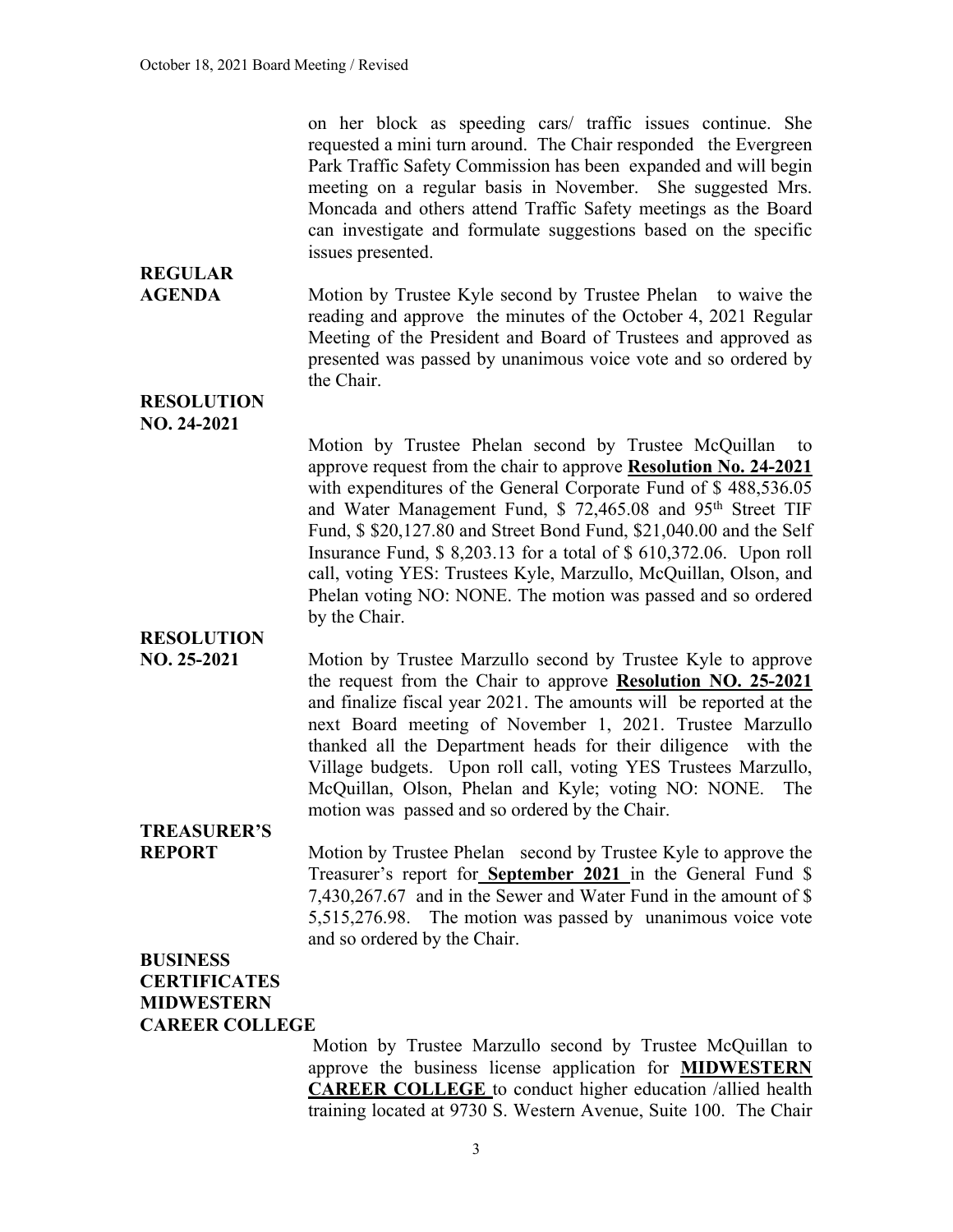noted this license is contingent on the ZBA recommendation to allow the special use classification. Upon roll call, voting YES Trustees, McQuillan, Olson, Phelan, Kyle, and Marzullo; voting NO: NONE. The motion was passed and so ordered by the Chair.

Motion by Trustee Phelan second by Trustee Olson to approve the business license application for **CHRISTIAN COMMUNITY HEALTH CENTER to** conduct an administrative general office 9730 S. Western Avenue, Suite 204. Upon roll call, voting YES Trustees Olson, Phelan, Kyle, Marzullo, and McQuillan; voting NO: NONE. The motion was passed and so ordered by the Chair.

Motion by Trustee Marzullo second by Trustee McQuillan to approve the business license application for **EVERGREEN BP INC. (U-HAUL SERVICES)** to conduct rental of U-Haul trucks located at 2620 W. 95<sup>th</sup> Street. A brief discussion took place with the owner and the Board. There will be at least (3) three trucks on the lot and no more than (5) at any time. Upon roll call, voting YES Trustees Phelan, Kyle, Marzullo, McQuillan and Olson; voting NO: NONE. The motion was passed and so ordered by the Chair.

Motion by Trustee McQuillan second by Trustee Marzullo to approve the business license application for **CENTER FOR COVID CONTROL (formerly Charley's Jewelry Store)** to conduct COVID-19 testing at 3500 W. 95<sup>th</sup> Street. A brief discussion took place regarding types of tests given and parking for persons waiting for the results. Trustee Kyle expressed concerns that cars not line up in the street. The petitioner answered all tests are given inside the location not out of the cars. The Chair noted they were required to take a one-year lease. Upon roll call, voting YES Trustees Kyle, Marzullo, McQuillan, Olson and Anderson voting NO: NONE. The motion was passed and so ordered by the Chair.

### **ORDINANCE**

**NO. 18-2021** Motion by Trustee Phelan second by Trustee Marzullo to approve **ORDINANCE NO. 18-2021, "AN ORDINANCE AMENDING CHAPTER 11, LICENSES, TAXATION AND MISCELLANEOUS BUSINESS REGULATIONS, SECTION 11-134, FEES BASED ON FACTORS OTHER THAN OR IN ADDITION TO SQUARE FOOTAGE, AND ADDING SECTION 11-326, TOBACCO AND ELECTRONIC CIGARETTE DEALER AND SPECIALTY DEALER, OF THE EVERGREEN PARK MUNICIPAL CODE."** Mr. Cainkar explained the highlights of the ordinance. He noted this limits the number of specialty licenses to a total of four (4). This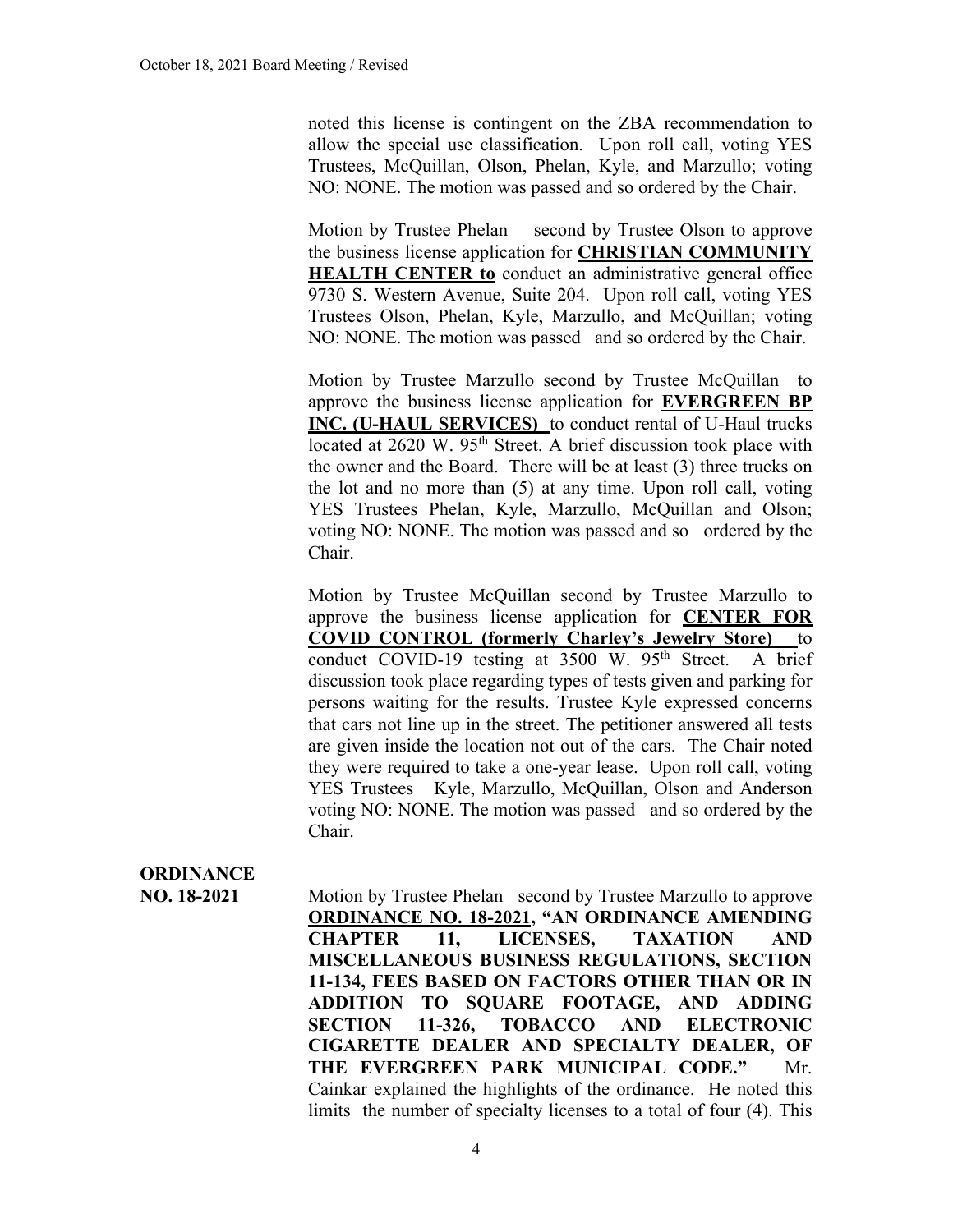also creates a specialty item for tobacco and vape cigarettes. No products will be sold to minors. A discussion took place regarding legal restrictions and the number of businesses selling vape products in addition to general merchandise. Upon roll call, voting YES Trustees Marzullo, McQuillan, Olson, Phelan and; voting NO: Trustee Kyle. The motion was passed and so ordered by the Chair.

**N0. 19-2021** Motion by Trustee McQuillan second by Trustee Marzullo to approve **ORDINANCE NO. 19-2021, "AN ORDINANCE OF THE VILLAGE OF EVERGREEN PARK APPROVING A REDEVELOPMENT AGREEMENT FOR THE SUBARU INTERNATIONAL CARS PROJECT ON THE PROPERTY LOCATED 3101 WEST 95TH STREET, EVERGREEN PARK, ILLINOIS."** The attorney explained we are giving economic aid to the dealership. Sales tax projections are estimated at \$500,000 to the Village. A rebate with a cap is being given at \$2 million dollars over eleven (11) years. Opening date for the dealership is projected in mid-summer of 2022. Upon roll call, voting YES Trustees McQuillan, Olson, Phelan, Kyle and Marzullo; voting NO: NONE. The motion was passed and so ordered by the Chair.

#### **INTER GOVT. AGREEMENT IDOT TRAFFIC**

**SIGNAL** Motion by Trustee Marzullo second by Trustee Phelan to accept the Revised Intergovernmental Master Agreement for Traffic Signal Maintenance with the Illinois Department of Transportation. Upon roll call, voting YES Trustees McQuillan, Olson, Phelan, Kyle and Marzullo; voting NO: NONE. The motion was passed and so ordered by the Chair.

## **ENGINEER'S**

**ORDINANCE**

**REPORT** Mr. Klass reported he has been in touch with IDOT for items on a punch list for Kedzie Avenue. There is an issue with getting the contractor to finish up. Materials such as the reflectors for the lanes are currently unavailable. Mr. Klass did inquire about the dedicated turn lane as requested by Trustee Marzullo. He added the engineer's from IDOT showed no interest in this request. Trustee Marzullo thanked him for his help and released him from pursuing any further action. Mr. Klass stated he has walked the Kedzie Avenue project from  $102<sup>nd</sup>$  Street to 87<sup>th</sup> Street. The sod and clean up has not been done.